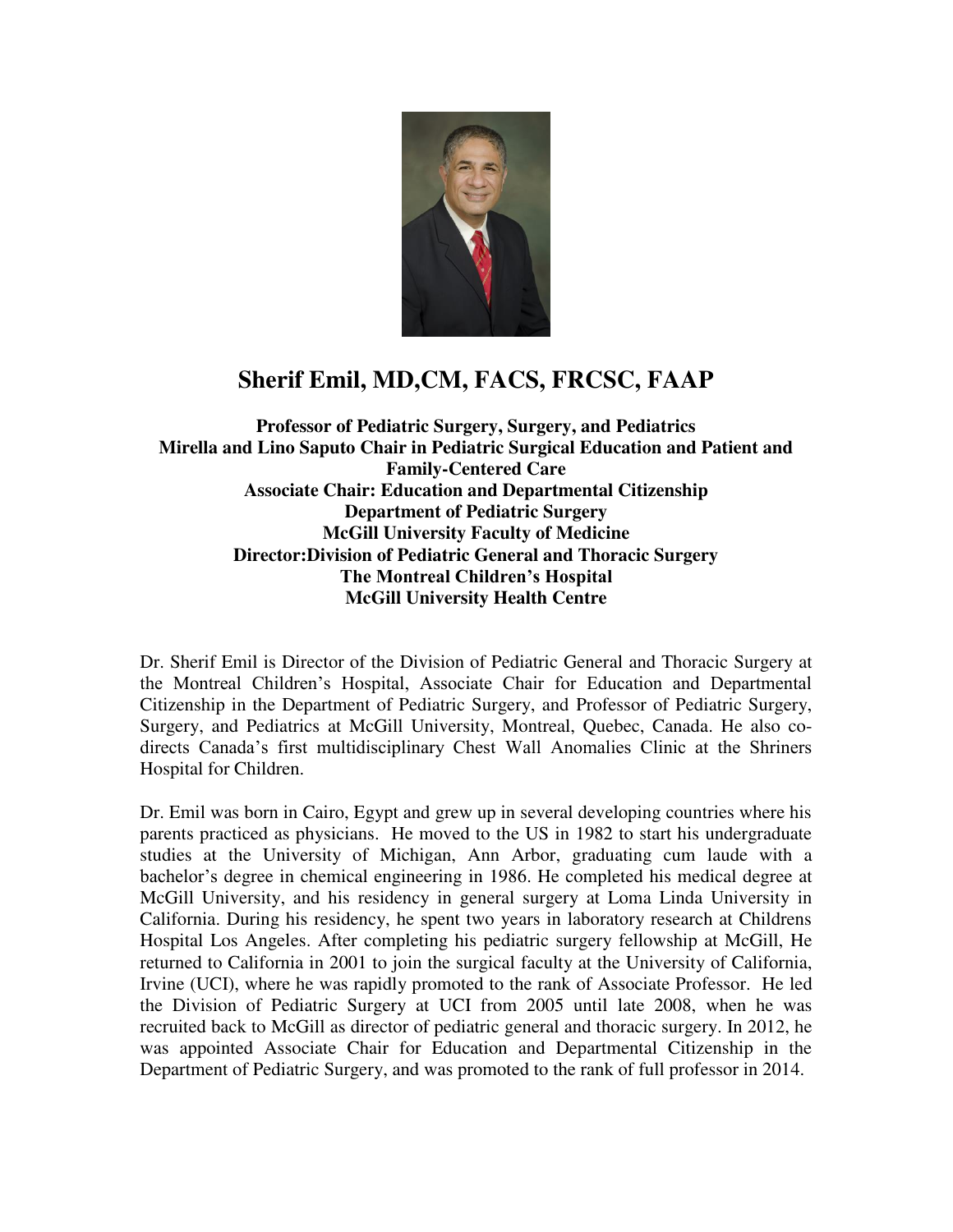Dr. Emil has been active in basic and clinical research, publishing more than 100 manuscripts and several book chapters on many topics in pediatric surgery. His laboratory research on inhaled nitric oxide in the 1990's produced the first publications on this topic in the surgical literature. His more recent laboratory research focused on finding alternatives to fundoplication for gastroesophageal reflux disease. He is also actively engaged in several clinical research endeavors, looking at outcomes of a variety of pediatric surgical diseases. He is currently leading the creation of the first Canadian pediatric surgical research consortium. His research results were covered nationally in *Surgery News* and *Medscape.* several of his patients' stories have been featured on the Canadian Broadcasting Corporation, as well as the local Montreal press. He was named one of *America's Best Doctors*, as well as one of *Canada's Best Doctors*.

Dr. Emil has a passion for teaching, and is involved in teaching and mentoring activities spanning undergraduate students to physicians in practice. He was honored with several major teaching awards during his career. He has had a keen interest in health care policy since his residency years. His work with medical students on the drive for national health insurance earned him the American Medical Student Government Leadership and Service Award in 2008, and the privilege to give the University of California Irvine School of Medicine Commencement address in 2010. His article, *The Quest for Significance*, based on that commencement address, was published in the Bulletin of the American College of Surgeons, and has gained wide traction within the surgical community. Dr. Emil also has an ongoing interest in international surgery, and has participated in seven missions to Africa where he operates, teaches, and lectures. He has written about his mission experiences in The Globe and Mail, and his recent "Dispatches from Rwanda", "Dispatches from the Africa Mercy", "Dispatches from Benin", and "Dispatches from Douala" have been widely disseminated on line. He is a member of the Advisory Board of Mercy Ships Canada.

Dr. Emil is a fellow of the Royal College of Surgeons of Canada, the American College of Surgeons, and the American Academy of Pediatrics. He has served as program chair for the Surgical Section of the American Academcy of Pediatrics and chair of the workforce committee of the Canadian Association of Pediatric Surgeons. He is an active member of several other professional organizations including the American Pediatric Surgical Association, the Pacific Association of Pediatric Surgeons, the International Pediatric Endosurgery Group, the Pacific Coast Surgical Association, and the Association for Academic Surgery.

Dr. Emil has also written multiple opinion pieces in the lay press and has been an advocate for human rights. He has been interviewed on multiple radio, television, and internet programs. In 2012, Dr. Emil was awarded the Queen Elizabeth II Diamond Jubilee Medal by the Governor General of Canada for his service to children around the world and his academic accomplishments in pediatric surgery. Most recently, he was awarded the E P Taylor Award by the McGill Alumni Association, and the Haile Debas Award by the McGill University Faculty of Medicine.